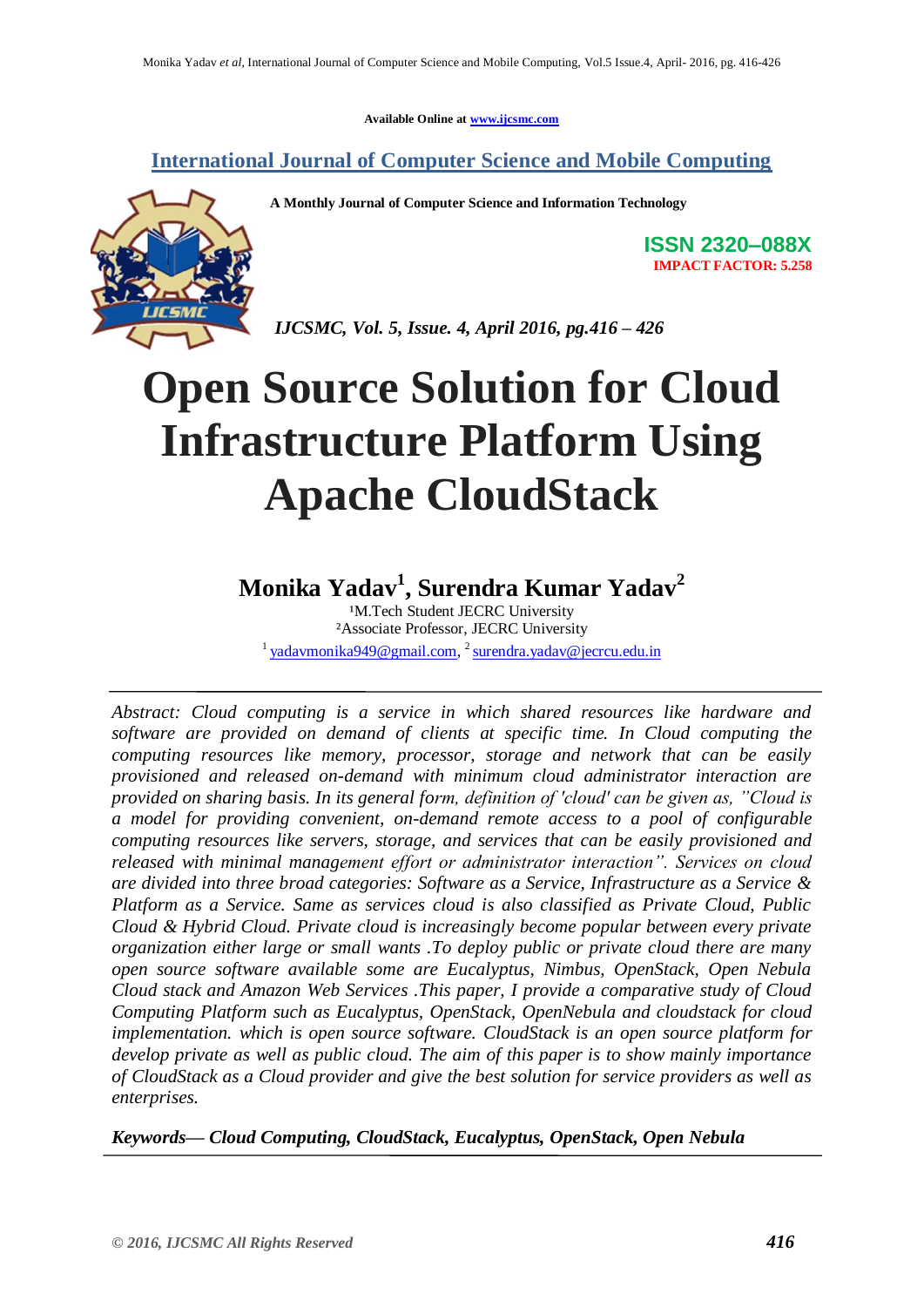#### I. **INTRODUCTION**

In recent year cloud computing become a most popular word in the world of Information Technology. Cloud computing is a service in which shared resources like hardware and software are provided on demand of clients at specific time. In Cloud computing the computing resources like memory, processor, storage and network that can be easily provisioned and released on-demand with minimum cloud administrator interaction are provided on sharing basis. In its general form, definition of 'cloud' can be given as, "Cloud is a model for providing convenient, on-demand remote access to a pool of configurable computing resources like servers, storage, and services that can be easily provisioned and released with minimal management effort or administrator interaction".

#### II. **CLOUD COMPUTING**

The simplest definition of Cloud computing is, delivering the computing services over the Internet. The services provided by the cloud allow individuals and organisations to use software and hardware that are managed by third parties at remote locations. Services may be of software resources (Software as a Service, SaaS) or pool of services (Platform as a Service, PaaS) or infrastructure (Infrastructure as a Service, IaaS). Amazon EC2 (Amazon Elastic Compute Cloud), Windows Azure, Google app engine and salesforce.com are popular examples of cloud computing services which are used by many cloud users now-a-days. Using cloud computing model we can gain access to computer resources and information from any place wherever a network connection is available. Cloud computing provides a shared pool of resources comprising of data storage space, networks, computer processing power, and specialized corporate and user applications. Cloud computing is nothing but an on demand service in which shared resources like software and hardware are provided on demand of clients at specific time.[1]



Figure 1. Types of Cloud Computing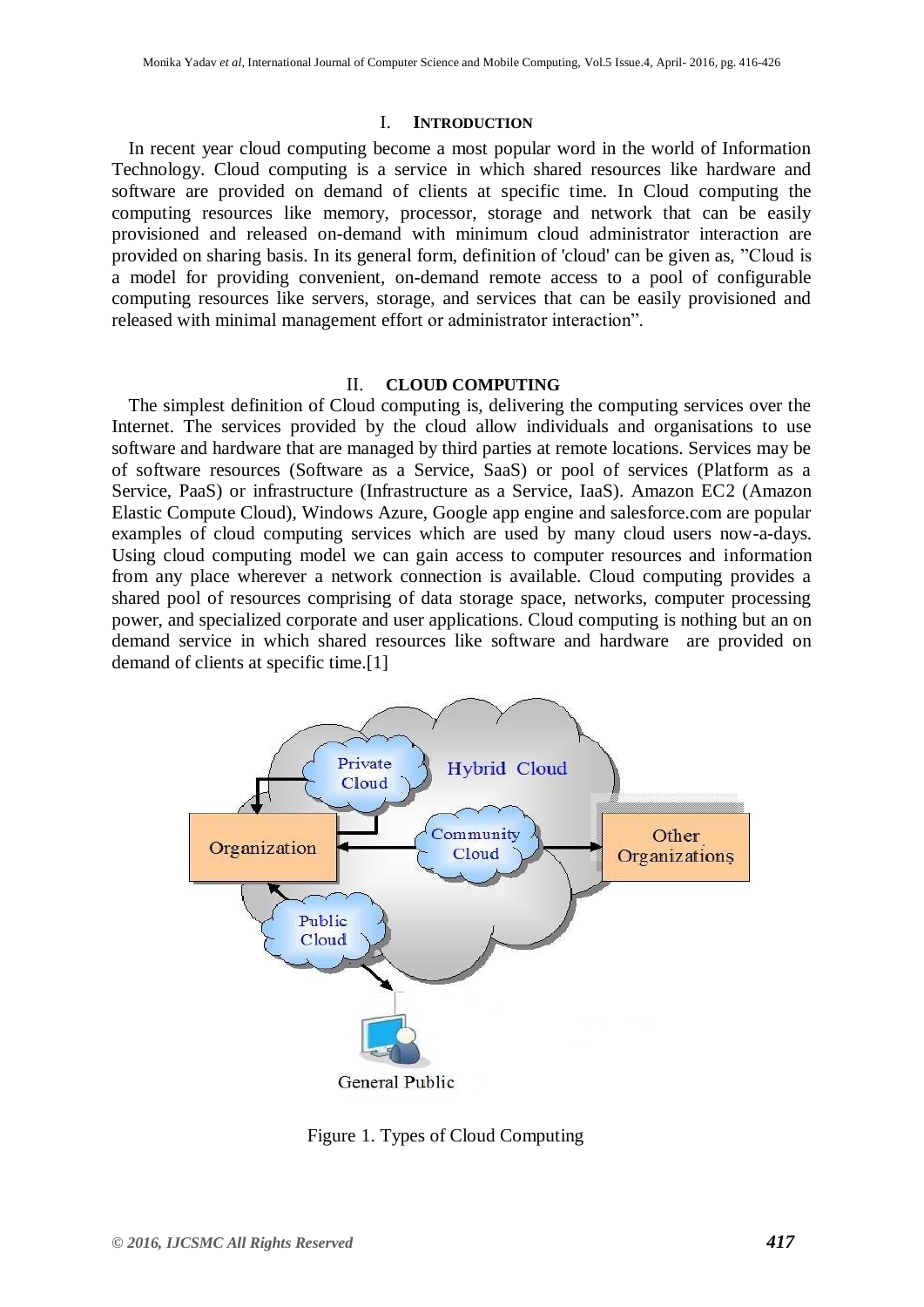#### III. **JOURNEY OF CLOUD COMPUTING**

In 1951, John McCarthy's notes on the time share computer. In 1961 John McCarthy talks suggestion that computers should become a utility similar to telephone services. In 1966 Douglas Parkhill publishes a book titled Challenges of computer utility. In 1995 Amazon starts selling books using the World Wide Web. In 1999 Lan foster and Carl kesselman publish a book titled the grid: the blueprint for a new computing infrastructure and develop Globus tool kit to create computer grid. In 2004 Google start free email service. In 2006 Amazon introduces pay for use computing (Amazon web services) and elastic cloud computing (EC2). In 2006 Google starts offering Google apps with 2 GB free disk space on their infrastructure. In 2010 Microsoft start providing a cloud service called Azure. in 2011 IBM offer smart cloud.

## **Computing Evolution**



Figure 2 :- Cloud computing Evaluation

#### IV. **OPEN SOURCE CLOUD PLATFORM**

#### **A. CloudStack**

Apache CloudStack is an open source Infrastructure-as-a-Service platform for creating and managing cloud services. Many of the world's largest public and private clouds use it. . It was launched by Cloud.com and made generally available in May of 2010 as free software under the GNU General Public License. In July 2011, Citrix purchased Cloud.com that resulted in Citrix donating CloudStack to the Apache Software Foundation (ASF), where it was accepted as part of the Apache Incubator. Today CloudStack is a single top level ASF project built around a committee of developers and a VP/Chair. The project is led by Hugo Trippaers - Engineer at Schuberg Phillis, who is also active in the Open Daylight project. Even though the project has a smaller community of committers than OpenStack, it is a cohesive single project that is commercially backed by a primary contributor, Citrix.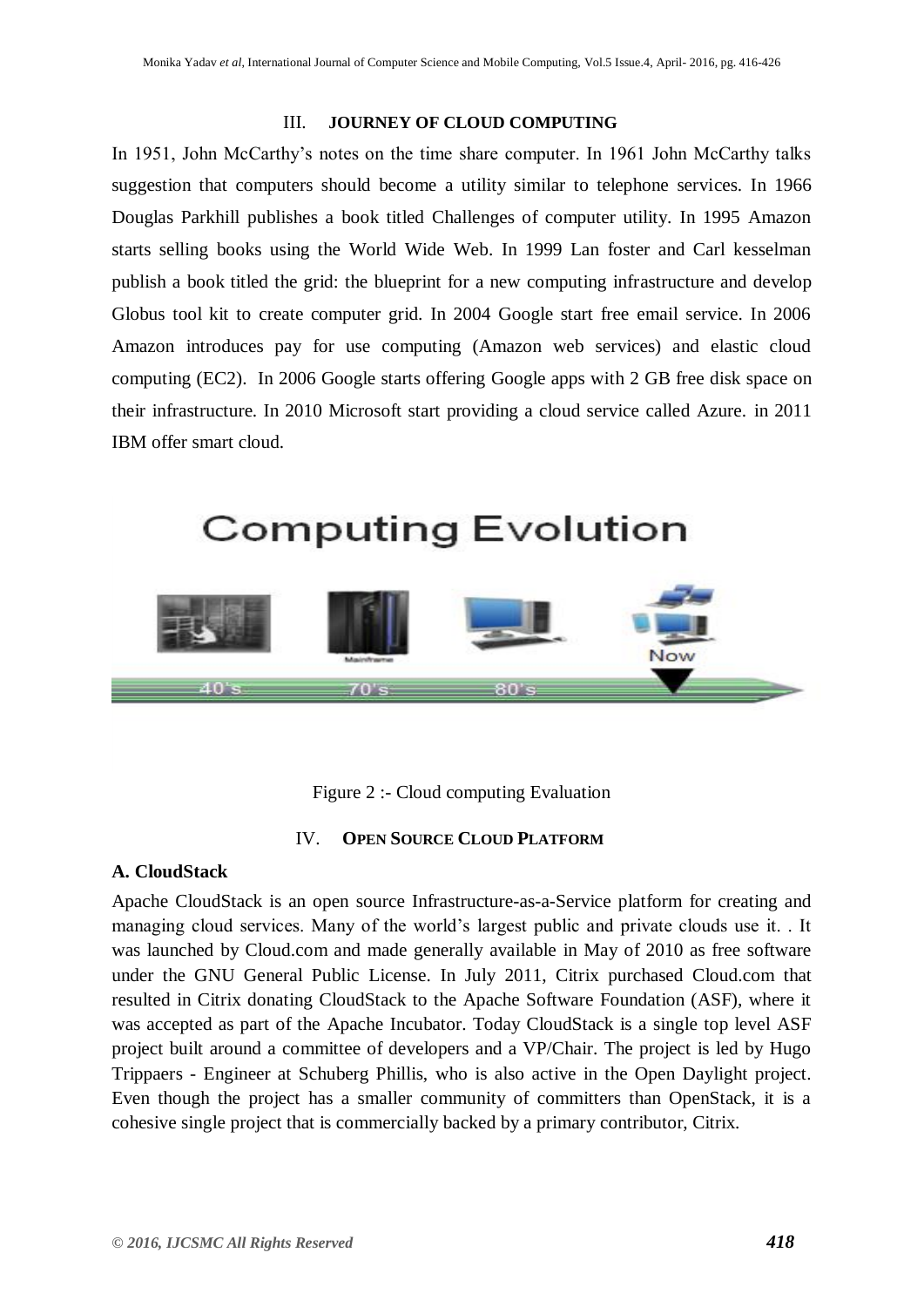#### **B. OpenStack**

OpenStack was Launched by NASA and Rackspace in July 2010. It is managed by the OpenStack Foundation. It is the fastest growing free open source cloud software. Rackspace contributed their "Cloud Files" platform (code) to power the Object Storage part of the OpenStack, while NASA contributed their "Nebula" platform (code) to power the Compute part. OpenStack is a collection of open source software project that developers and cloud computing technologist can use to setup and run their cloud compute and storage infrastructure. Its services are available through Amazon EC2/S3 compatible APIs and hence the client tools written for AWS can also be used with OpenStack. It consist of three core software project: OpenStack Compute Infrastructure also called Nova; OpenStack Object Storage Infrastructure also called Swift and OpenStack Image Service Infrastructure also called Glance. Nova is the main part of Infrastructure as a service and it also is the computing Fabric controller for the OpenStack cloud. Enterprises / Organization can use Nova to host and manage their cloud computing systems. Nova manages all the activities that are needed to support life cycle of instances within the open stack. Swift offers a distributed, consistent virtual object containers in which lots of data can be store and from which data can be retrieve It is capable of storing large number of object distributed across nodes. Glanceis a lookup and retrieval system for virtual machine images.

#### **C. Eucalyptus**

EUCALYPTUS is the short form of Elastic Utility Computing Architecture for Linking Your Program to Useful System,it is free and open source computer software for building Amazon Web Services (AWS) compatible private and hybrid cloud computing environments marketed by the company Eucalyptus Systems. It was developed by the University of California-Santa Barbara as an open source Infrastructure as a service and was released in 2008. It provides an Elastic Compute Cloud (EC2) -compatible cloud Computing Platform and Simple Storage Service (S3)-compatible Cloud Storage. Eucalyptus has some high-level components such as Cloud Controller (CLC), Cluster Controller (CC), Storage Controller (SC), and Node Controller (NC). The main benefits to use this open source software for private clouds which provide highly scalability, efficient, organization agility.

#### **D. OpenNebula**

OpenNebula, mainly a virtualization tool used to manage virtualized infrastructure in the data center or cluster (usually referred as private cloud), was first established as a research project back in 2005 by Ignacio M. Liorente and Ruben S. Montero. It is a computing platform used to manage heterogeneous distributed data center infrastructures. It supports hybrid cloud to combine local infrastructure with public cloud-based infrastructure, enabling highly scalable hosting environments.

OpenNebula is a turnkey enterprise-ready solution that includes all the features needed to provide an on-premises (private) cloud offering, and to offer public cloud services. It also support Public cloud by providing cloud interfaces to expose its functionality for virtual machine, storage and network management. Its virtual infrastructure interface disclose user and administrator functionality for virtualization, networking, image and physical resource configuration, management etc. OpenNebula cloud infrastructure provide users with an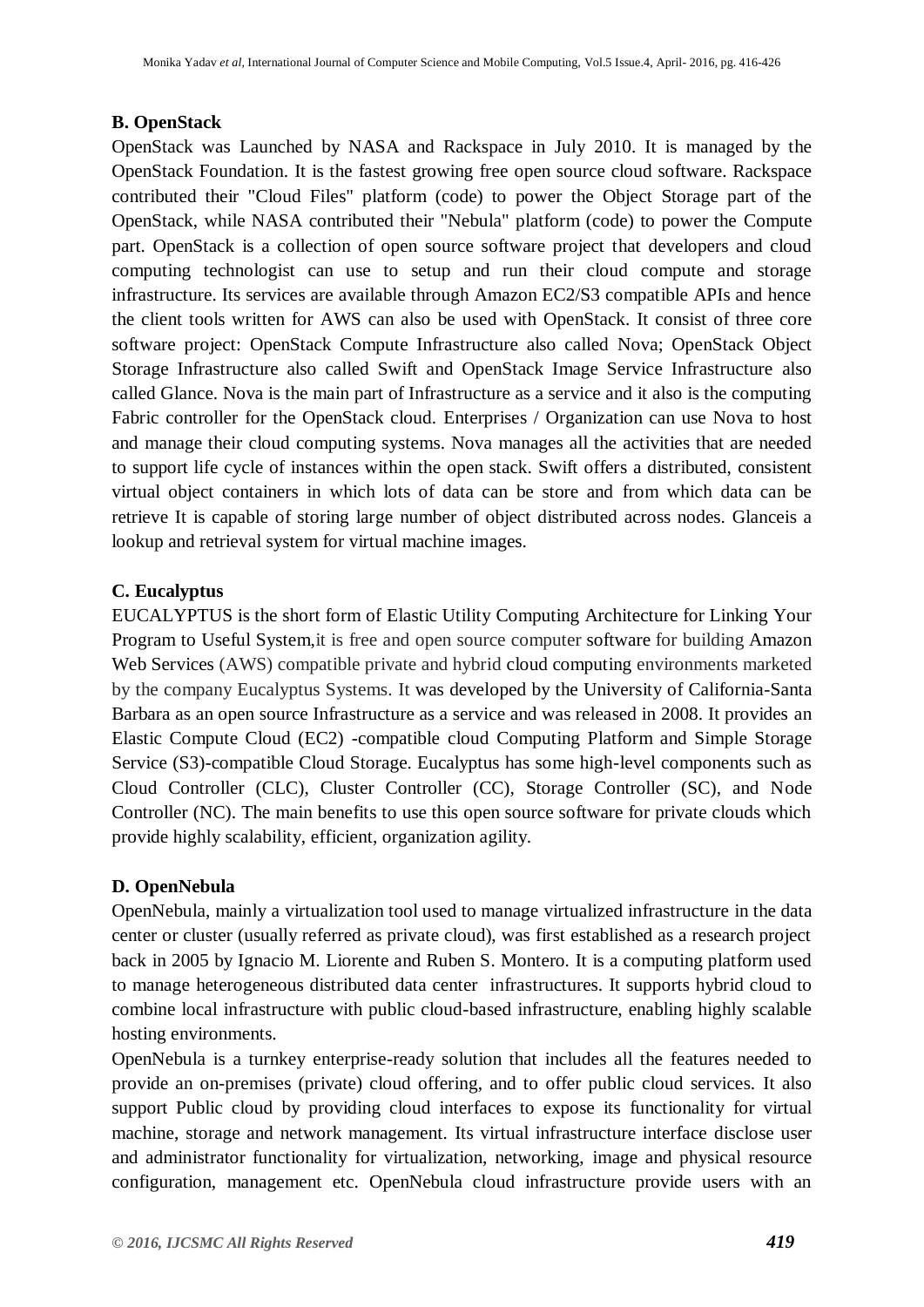elastic platform for fast delivery and scalability of services to meet dynamic demand of service end-users. All the services are hosted in Virtual Machines (VM) and then submitted ,monitored and controlled in the cloud by using the virtual interfaces such as Command Line interface,XML-RPC API, Libvirt virtualization API etc.

#### V. **COMPARATIVE STUDY OF CLOUD SOLUTIONS**

The comparative study between CloudStack, Eucalyptus, OpenStack and OpenNebula is based on the study of the architecture of respective open source platform. Each Open source software provide Infrastructure as a Service to delivers virtualization environment, as a service to user computer.

#### **A. Origin and Community Support**

**Eucalyptus :** Eucalyptus Established in 2008 and its initial release date is 2008-05-29, Eucalyptus was the result of research project of the university of California ,Santa Barbara, Department of computer science. It has a powerful community that contributes to platform development and assists in finding and fixing.

**OpenStack**: OpenStack Established in 2010, Initial release date is 2010-10-21 OpenStack started in summer 2010 when RackSpace and NASA jointed its initial project "Cloud Files" and "Nebula" respectively. OpenStack is lead by an foundation (integrated by 850 companies and 4500 individual members) and has a broad range of support from major tech industry players,ranging from HP, Dell , IBM, RackSpace , NASA , Cisco, NEC, AT&T ,Bull , EMC,Brocade and dozens of other companies.Its community integrated by around 7000 person over 87 countries.

**OpenNebula**: Established in 2010, Initial release date is 2008-03-??. OpenNebula was funded initially by European infrastructure grants,and is now doing rather wellcin developments both inside Europe and overseas.Some large company such as Research In Motion,Telefoniacand China Mobile also contribute to OpenNebula.In March 2010, the main authors of OpenNebula foundedcC12G Labs to provide the C12G value-added professional service that many enterprise IT shops require for internal adoption and to allow the OpenNebula project to not br tied exclusively to public financing,contributing to its longterm sustainability.

**CloudStack:** Established in 2010, Initial release date is 2010-05-04 CloudStack Open source software, originally developed by Cloud.com, it was purchased by Citrix then later on released into the Apache Incubator program, but in this time governed by the Apache Software Foundation and supported by Citrix. CloudStack is relatively new in the open source IaaS space, so it lacks a large community support base.

#### **B. Architecture**

**Eucalyptus** Hierarchical architecture consist of five components, Minimum two servers : Cloud Controller, Walrus , Cluster Controller , Nodecontroller and Storage Controller. Hierarchically grouped from CLC via the CC to the NC. **OpenStack** consist of three core software projects which are OpenStack Compute (Nova), OpenStack Object Storage (Swift) and OpenStack Image service (glance). **OpenNebula** contain three components and minimum two servers. Its follow classical cluster -like architecture with a front end and a set of cluster nodes to run the virtual machines (VMs).**CloudStack** Open source software designed for centralized management and massive scalability; it enabling the effective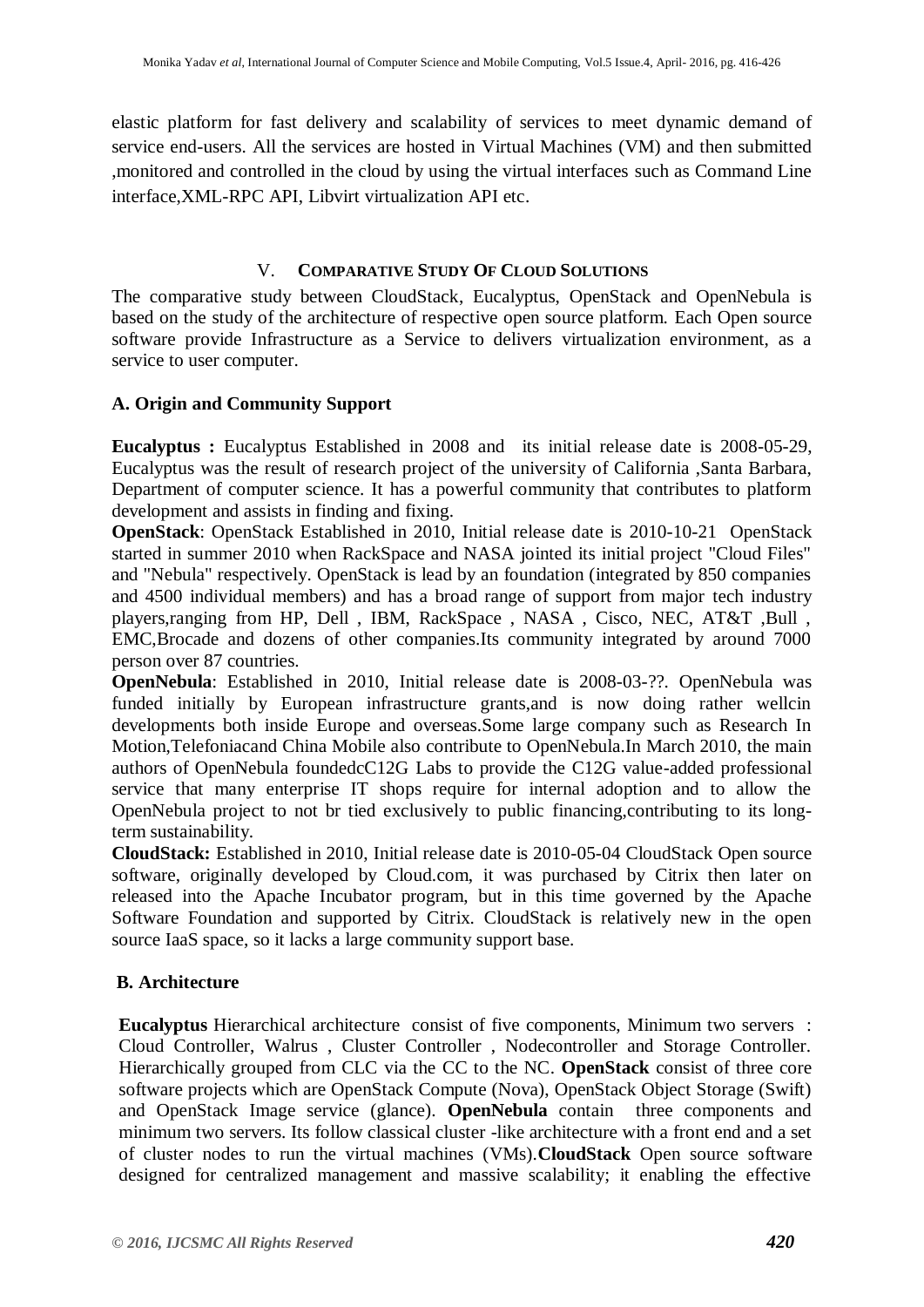management of numerous geographically distributed servers from a single portal only and follow monolithic architecture.

**C. Relation with Amazon:** Eucalyptus ,OpenNebula have embraced amazon Web Service-APIs to compatible with AWS's application programming interfaces. OpenStack , developers built tools to manage their resources using the native OpenStack RESTful APIs. OpenStack also has at least at the moment ,has AWS EC2 compatibility API, and also support AWS S3 API.

**D. Cloud Implementation:** Eucalyptus is an open source platform for private cloud. OpenStack is an open source platform for deploying private and public cloud. OpenNebula, while an open source platform for deploying hybrid cloud ,but it also deploy private and public cloud. CloudStack is an open source platform for develop private as well as public cloud.

**E. Hypervisors:** Hypervisor is a software abstraction of a physical hardware platform that enables multiple guest operating system to run concurrently on a single physical machine. Eucalyptus is compatible with KVM, Xen, and VMware hypervisor. To interact with these hypervisor eucalyptus use the Libvirt virtualization API. CloudStack is compatible with VMware, Oracle VM, KVM, XEN. OpenStack is compatible with many hypervisor such as KVM, Xen, VMware, ESX, ESXi, Hyper-v, LXC, QEMU, UML, PowerVM, Bare etc ,which make difficult for developer to choose one.OpenNebula , while support KVM, Xen, VMware ESX, ESXi.

**F. Programming/Scripting Language:** Eucalyptus has five component in which Cluster Controller and Node controller are primarily written in 'C' while Cloud Controller , Storage Controller and VMWare -Broker(not open -source due to license restriction) are written in Java. Euca2ools are written in Python. OpenStack Compute Nova is written in Python and Unix Shell (Bash sh).OpenNebula used many languages but most of its components are written in Java, Ruby and C++. CloudStack used Java language.

**G. Operating System Support:** Eucalyptus support Linux (Ubuntu, Fedora, CentOS, OpenSUSE et Debian) operating system and images of both Microsoft windows and Linux . OpenStack support Linux,Windows, Requires x86 Server. OpenNebula support CentOS, Debian, Fedora, RHEL open-SUSE, SLES, and Ubuntu. CloudStack is depending on the Hyperviser and hardware - Mac OS X, Asianux, CentOS, Debian, DOS, Fedora, FreeBSD, Novell Netware, Oracle Enterprise Linux, Ubuntu, Red Hat Enterprise Linux, Sun Solaris, SUSE Linex Enterprise, Windows.

**H. Storage:** Eucalyptus Supports for iSCSI, EBS, Amazon S3,Hardware support for industry-standard Storage Hardware . OpenNebula Hardware support for Fibre Channel, iSCSI, NAS shared storage, SCSI / SAS / SATA. Non-shared and shared file systems (NFS, LVM with CoW, VMFS, etc.). OpenStack supports Object and block storage, Volumes are persistent (data retained until the volume is deleted, independently from the VM). File storage is supported through Swift (organizing the files in containers). CloudStack Supports for iSCSI, NFS, SMB/CIFS; also support for OpenStack Swift and Amazon S3.

#### **I. Image Management**

In Eucalyptus images are managed by Euca2ools distributed by eucalyptus team. One can bundle, upload, register, describe, download, unbundle and deregister VM images.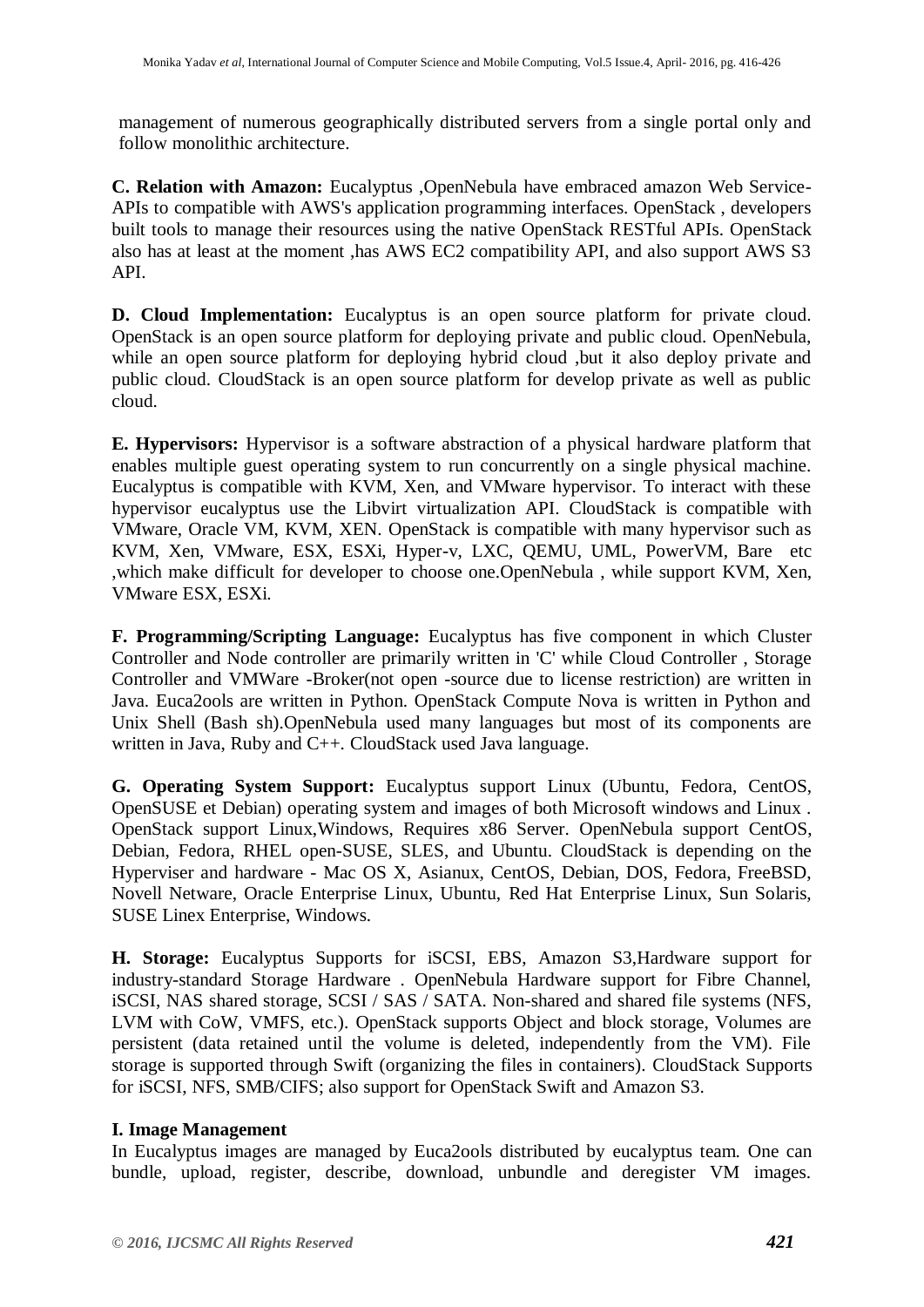OpenStack image service (glance), provides functionality for discovering , registering and retrieving virtual machine images. While OpenNebula use image repository or data stores to allow administrator or users to set images. Datastores are generally backed with SAN/NAS severs.All images and virtual machines management files are stored in /var/lib/one.

**J. VM Migration:** Eucalyptus do not support VM migration , While OpenStack and OpenNebula supports VM migration from one resource to another.

**K. Licensing:** Eucalyptus BSD-Licence, OpenStack, OpenNebula and CloudStack Apache Licence Version2

**L. Release Frequency:** Eucalyptus >4 months OpenNebula >6 months OpenStack <4 months CloudStack 4 months

**M. Source Code:** OpenStack, CloudStack and OpenNebula are fully open-source, Apache v2.0, but Eucalyptus is fully opensource, GPL v3.0 supports.

**N. Miscellaneous:** It is observed that the OpenStack has the largest active population in during the past months. And in total, it has the largest population followed by Eucalyptus and Nebula**.**

#### VI. **CLOUDSTACK**

Apache CloudStack is an open source Infrastructure-as-a-Service platform for creating and managing cloud services. Many of the world's largest public and private clouds use it. It was launched by Cloud.com and made generally available in May of 2010 as free software under the GNU General Public License.

In July 2011, Citrix purchased Cloud.com that resulted in Citrix donating CloudStack to the Apache Software Foundation (ASF), where it was accepted as part of the Apache Incubator. Today CloudStack is a single top level ASF project built around a committee of developers and a VP/Chair. The project is led by Hugo Trippaers - Engineer at Schuberg Phillis, who is also active in the Open Daylight project. Even though the project has a smaller community of committers than OpenStack, it is a cohesive single project that is commercially backed by a primary contributor, Citrix.

Today over 50% of the Apache CloudStack code development is produced by a team of Citrix developers, many of whom came from the Cloud.com acquisition. Not only is Citrix involved in the development of new features and bug fixes for the CloudStack platform, but Citrix produces a commercial distribution of CloudStack called Citrix CloudPlatform.

Originally, CloudPlatform was a customized distribution of the CloudStack code base, which contained a significant feature divergence. As of the release of CloudPlatform 4.2 in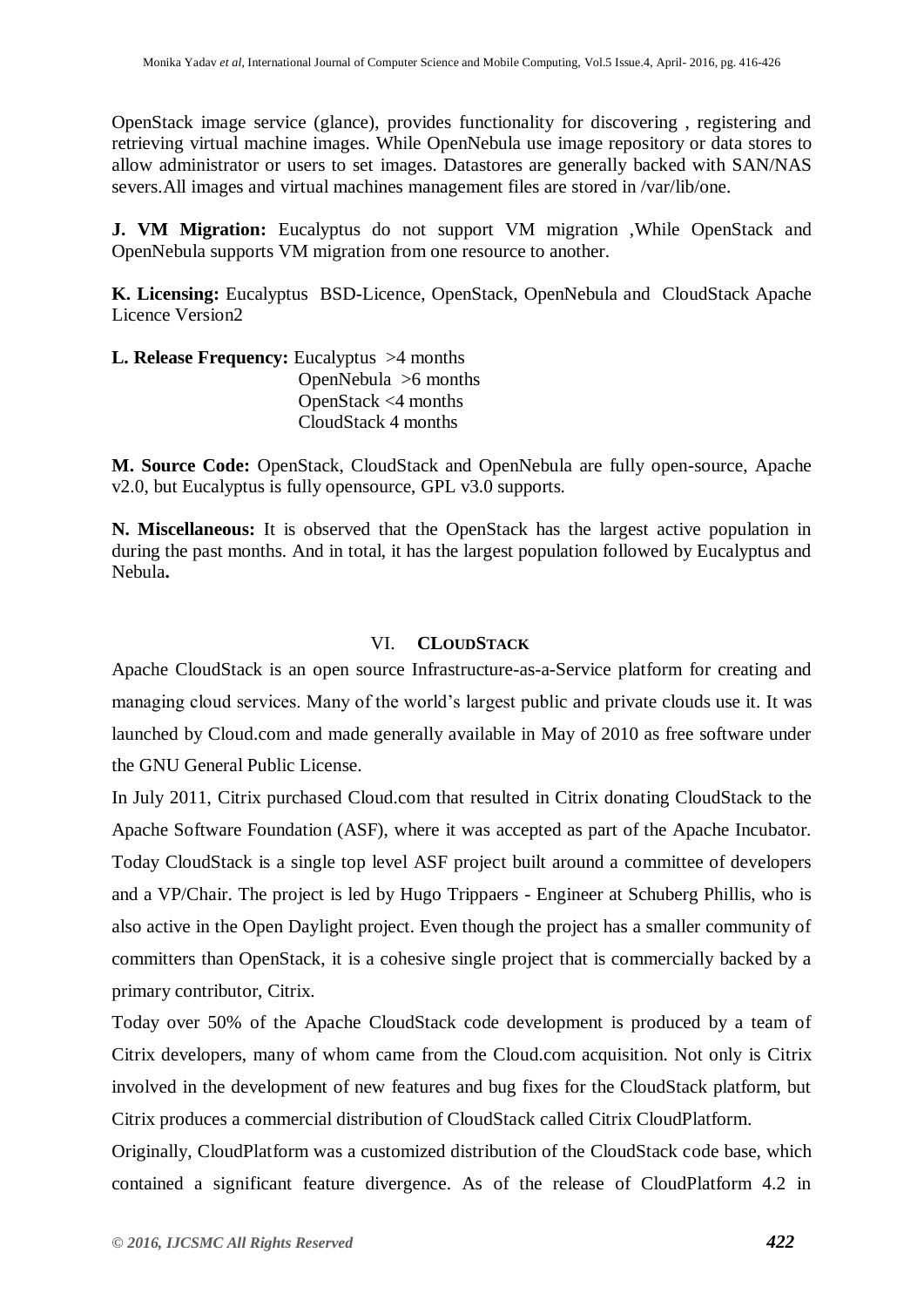September of 2013, all Citrix customizations have been committed back to the Apache CloudStack.

Apache CloudStack is a Java-based project that provides a management server and agents (if needed) for hypervisor hosts so that you can run an IaaS cloud. Some, but not all, of the features and functionality provided by CloudStack are:

- Works with hosts running XenServer/XCP, KVM, Hyper-V, and/or VMware ESXi with vSphere
- Provides a friendly Web-based UI for managing the cloud
- Provides a native API
- May provide an Amazon S3/EC2 compatible API (optional)
- Manages storage for instances running on the hypervisors (primary storage) as well as templates, snapshots, and ISO images (secondary storage)
- Orchestrates network services from the data link layer  $(L2)$  to some application layer (L7) services, such as DHCP, NAT, firewall, VPN, and so on
- Accounting of network, compute, and storage resources
- Multi-tenancy/account separation
- User management

In short, organizations can use Apache CloudStack to deploy a full-featured public or private IaaS cloud.

#### VII. **INSTALLATION PROCESS OF CLOUDSTACK ON CENTOS 6.5**

First of all I install CentOS 6.5 which support CloudStack. To start the installation process we first need to log in as root user via the terminal:

i. login as root su root

After login as root user we have to configure the network, by default the network will not come up on your hardware and you will need to configure it to work in your environment.

ii. Check the file /etc/sysconfig/network-scripts/ifcfg-eth0 and Configuring the network

 I change this information: DEVICE=eth0 HWADDR=52:54:00:B9:A6:C0 NM\_CONTROLLED=no ONBOOT=yes BOOTPROTO=none IPADDR=172.16.12.91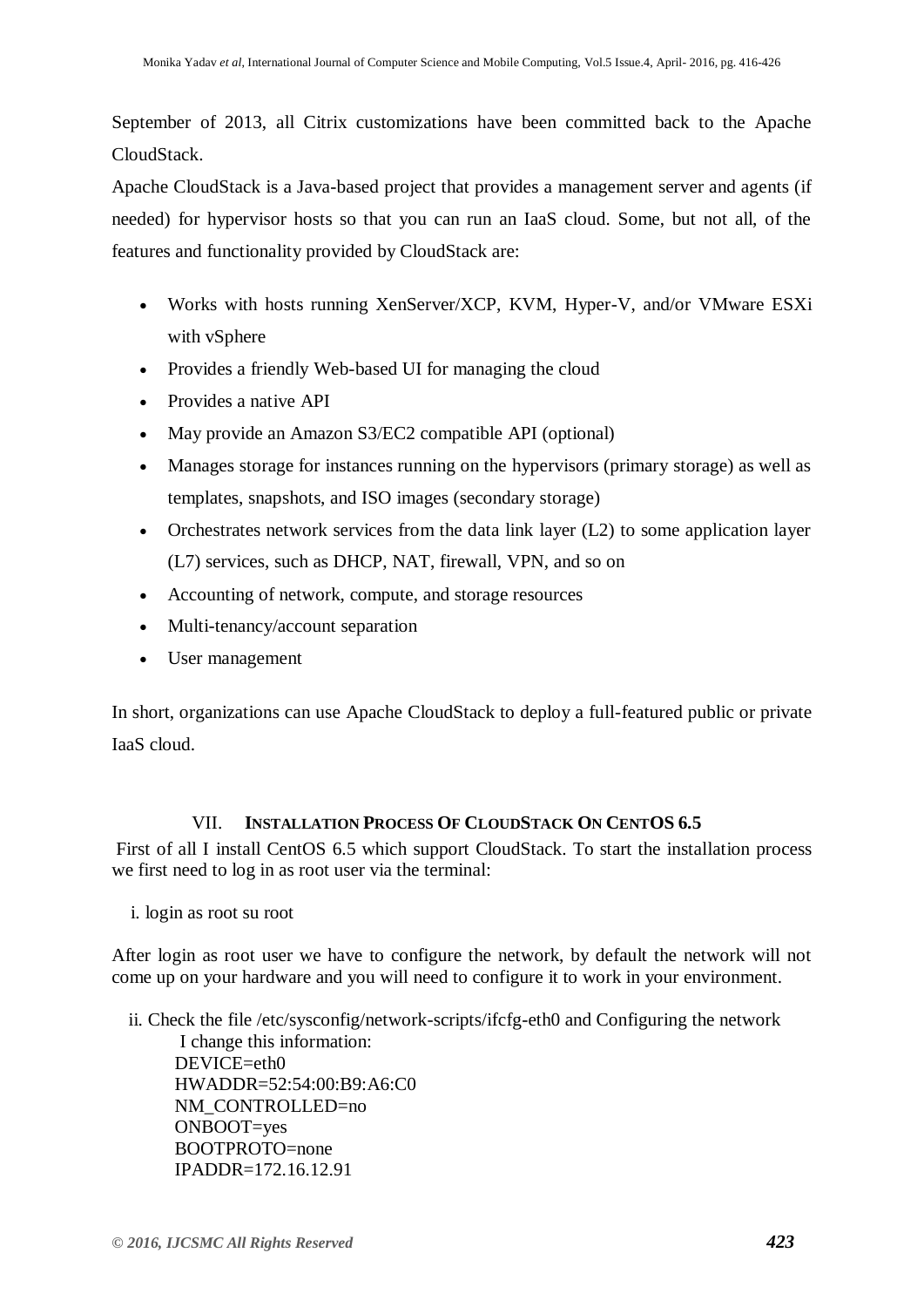NETMASK=255.255.255.0 GATEWAY=172.16.12.1 DNS1=8.8.8.8 DNS2=182.19.95.34 DNS3=8.8.4.4 iii.# chkconfig network on

iv**.** # service network start

v. # hostname --fqdn

vi. # service network restart

At the moment, for CloudStack to work properly SELinux must be set to permissive. We want to both configure this for future boots and modify it in the current running system.

vii. # setenforce 0

I change this information:

# This file controls the state of SELinux on the system.

# SELINUX= can take one of these three values:

# enforcing - SELinux security policy is enforced.

# permissive - SELinux prints warnings instead of enforcing.

# disabled - No SELinux policy is loaded.

SELINUX=permissive

# SELINUXTYPE= can take one of these two values:

# targeted - Targeted processes are protected,

# mls - Multi Level Security protection.

SELINUXTYPE=targeted

NTP configuration is a necessity for keeping all of the clocks in your cloud servers in sync. However, NTP is not installed by default. So we'll install and configure NTP at this stage.

viii. # yum -y install ntp

ix. # chkconfig ntpd on

x. # service ntpd start

xi. yum -y install nfs-utils

xii. # mkdir /primary , # mkdir /secondary

xiii. # service iptables restart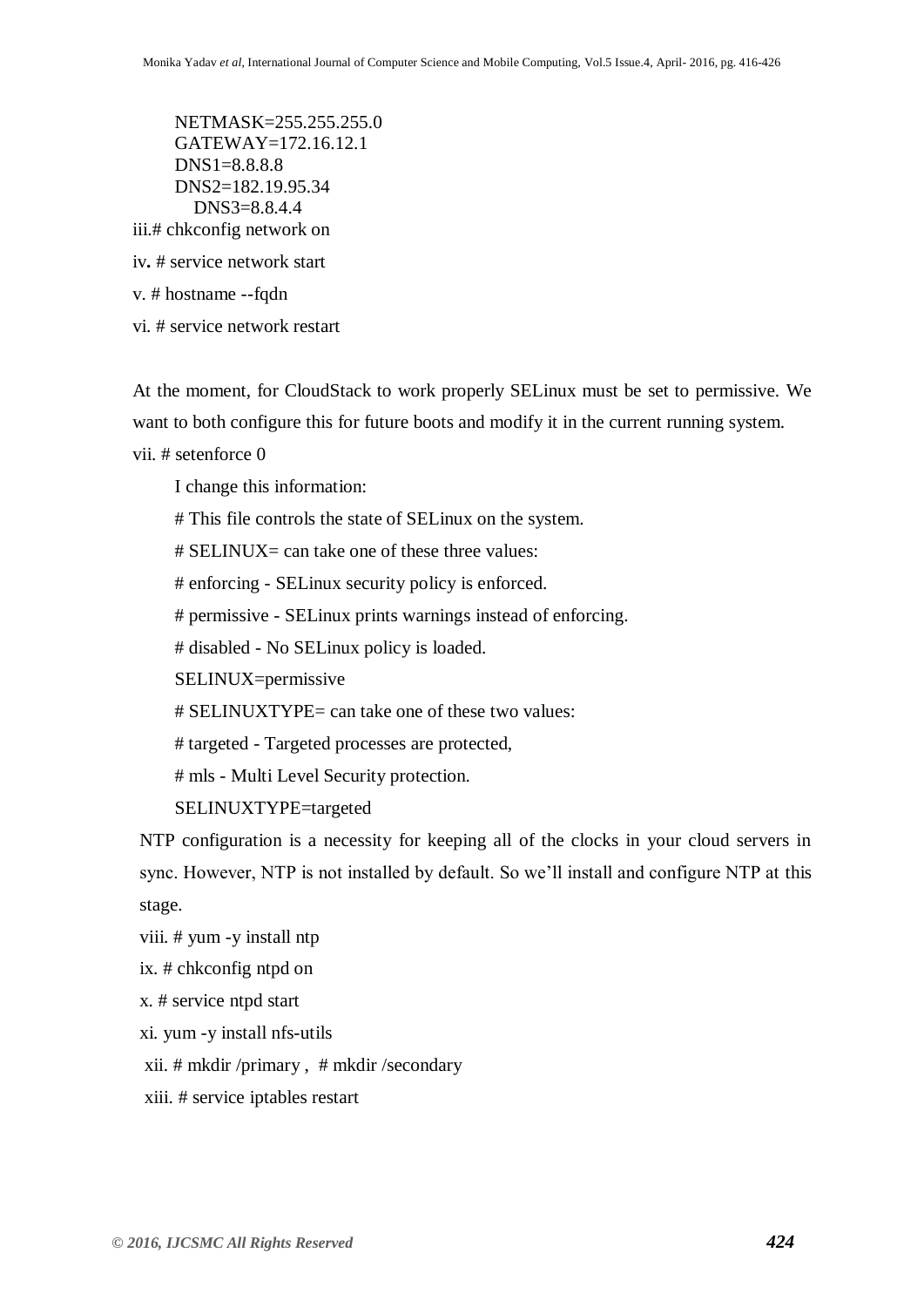I am going to install the CloudStack management server and surrounding tools. I 'll start with installing MySQL and configuring some options to ensure it runs well with CloudStack.

xiv. # yum -y install mysql-server

- xv. # yum -y install cloudstack-management
- xvi. # cloudstack-setup-databases cloud:password@localhost --deploy-as=root
- xvii. # cloudstack-setup-management

Now we need to download the system VM template and deploy that to the share we just mounted.

xviii /usr/share/cloudstack-common/scripts/storage/secondary/cloud-install-sys-tmplt **\** m/secondary**\**-u http://cloudstack.apt-get.eu/systemvm/4.5/systemvm64template-4.5-xenserver.qcow2.bz2 **\** -h xenserver -F

After the Management Server is installed and running, you can add the compute resources for it to manage. Configured the CloudStack Installation : Add a zone to the region, Add pods to the zone, Add clusters to the pod, Add hosts to the cluster , Add primary storage to the cluster, Add secondary storage to the zone, Initialize and test the new cloud. To get access to CloudStack's web interface, merely point your browser to http://172.16.12.91:8080/client.



**User Login**